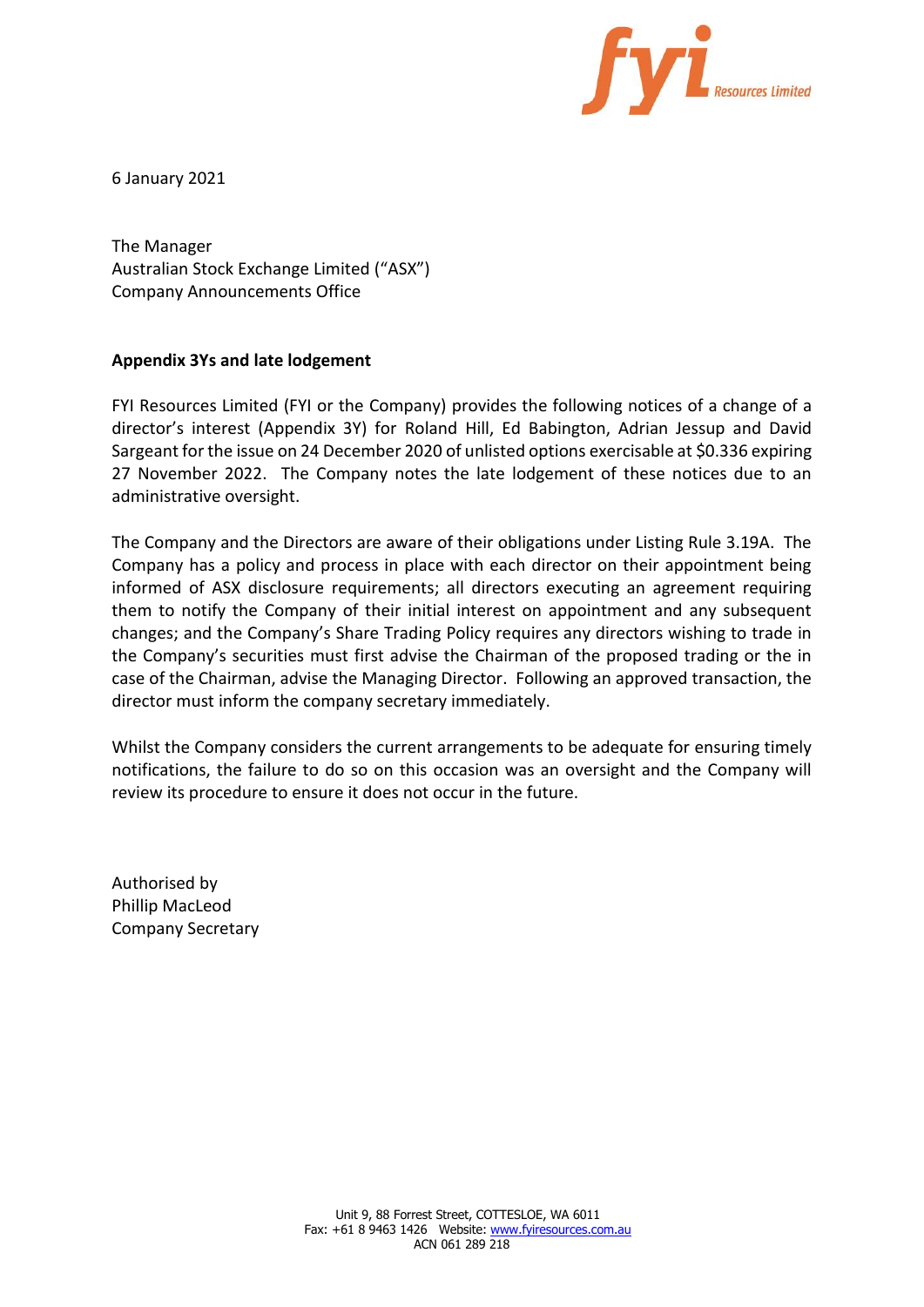# **Appendix 3Y**

## **Change of Director's Interest Notice**

*Information or documents not available now must be given to ASX as soon as available. Information and documents given to ASX become ASX's property and may be made public.*

Introduced 30/9/2001.

|            | Name of entity FYI Resources Limited |
|------------|--------------------------------------|
| <b>ABN</b> | 85 061 289 218                       |

We (the entity) give ASX the following information under listing rule 3.19A.2 and as agent for the director for the purposes of section 205G of the Corporations Act.

| <b>Name of Director</b> | Roland Hill |
|-------------------------|-------------|
| Date of last notice     | 24/11/2020  |

#### **Part 1 - Change of director's relevant interests in securities**

| Direct or indirect interest                                                                                                                         | Direct and indirect                                            |  |
|-----------------------------------------------------------------------------------------------------------------------------------------------------|----------------------------------------------------------------|--|
| Nature of indirect interest<br>(including registered holder)<br>Note: Provide details of the circumstances giving rise to the<br>relevant interest. | Capstone Capital Pty Ltd<br>(Director)                         |  |
| Date of change                                                                                                                                      | 24/12/2020                                                     |  |
| No. of securities held prior to change                                                                                                              |                                                                |  |
| Roland Hill                                                                                                                                         | ordinary shares<br>10,043,681                                  |  |
| Capstone Capital Pty Ltd                                                                                                                            | 6,617,951<br>ordinary shares                                   |  |
| <b>Class</b>                                                                                                                                        | Unlisted options exercisable at \$0.336 expiring<br>22/11/2022 |  |
| Number acquired                                                                                                                                     | 750,000 unlisted options                                       |  |
| Number disposed                                                                                                                                     | $\overline{\phantom{a}}$                                       |  |
| Value/Consideration<br>Note: If consideration is non-cash, provide details and<br>estimated valuation                                               | Nil                                                            |  |

<sup>+</sup> See chapter 19 for defined terms.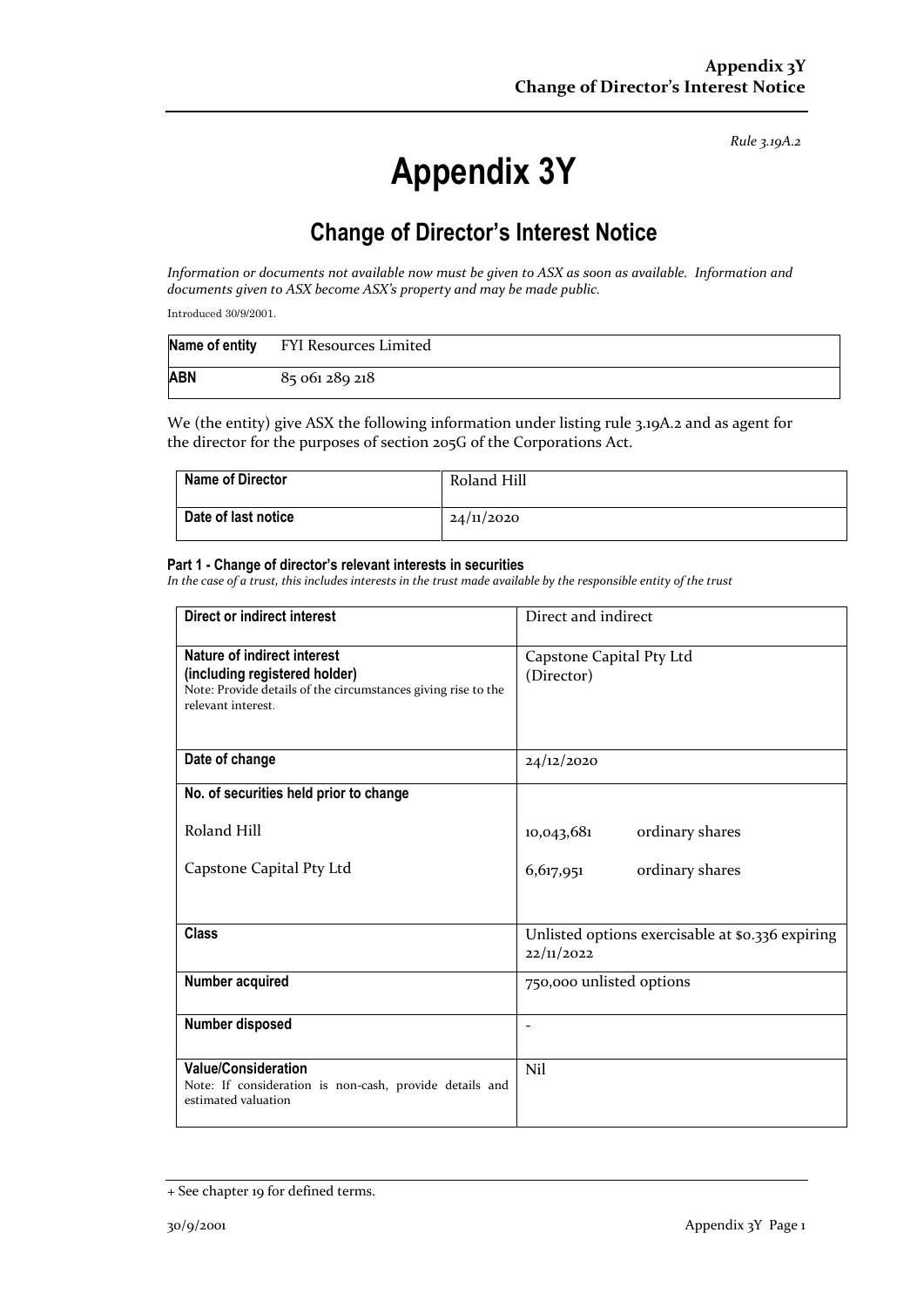| No. of securities held after change                                                                                                                    |                                                              |  |
|--------------------------------------------------------------------------------------------------------------------------------------------------------|--------------------------------------------------------------|--|
| Roland Hill                                                                                                                                            | ordinary shares<br>10,043,681<br>unlisted options<br>750,000 |  |
| Capstone Capital Pty Ltd                                                                                                                               | ordinary shares<br>6,617,951                                 |  |
| Nature of change                                                                                                                                       | Unlisted options issued as approved by                       |  |
| Example: on-market trade, off-market trade, exercise of<br>options, issue of securities under dividend reinvestment<br>plan, participation in buy-back | shareholders at the AGM held $27/11/2020$                    |  |

| Detail of contract                                                                              |  |
|-------------------------------------------------------------------------------------------------|--|
| Nature of interest                                                                              |  |
| Name of registered holder                                                                       |  |
| (if issued securities)                                                                          |  |
| Date of change                                                                                  |  |
| No. and class of securities to which                                                            |  |
| interest related prior to change                                                                |  |
| Note: Details are only required for a contract<br>in relation to which the interest has changed |  |
| Interest acquired                                                                               |  |
| Interest disposed                                                                               |  |
| <b>Value/Consideration</b>                                                                      |  |
| Note: If consideration is non-cash, provide                                                     |  |
| details and an estimated valuation                                                              |  |
| Interest after change                                                                           |  |

| Were the interests in the securities or contracts detailed above                                 | N <sub>0</sub> |
|--------------------------------------------------------------------------------------------------|----------------|
| traded during a <sup>+</sup> closed period where prior written clearance was                     |                |
| required?                                                                                        |                |
| If so, was prior written clearance provided to allow the trade to<br>proceed during this period? |                |
| If prior written clearance was provided, on what date was this<br>provided?                      |                |

<sup>+</sup> See chapter 19 for defined terms.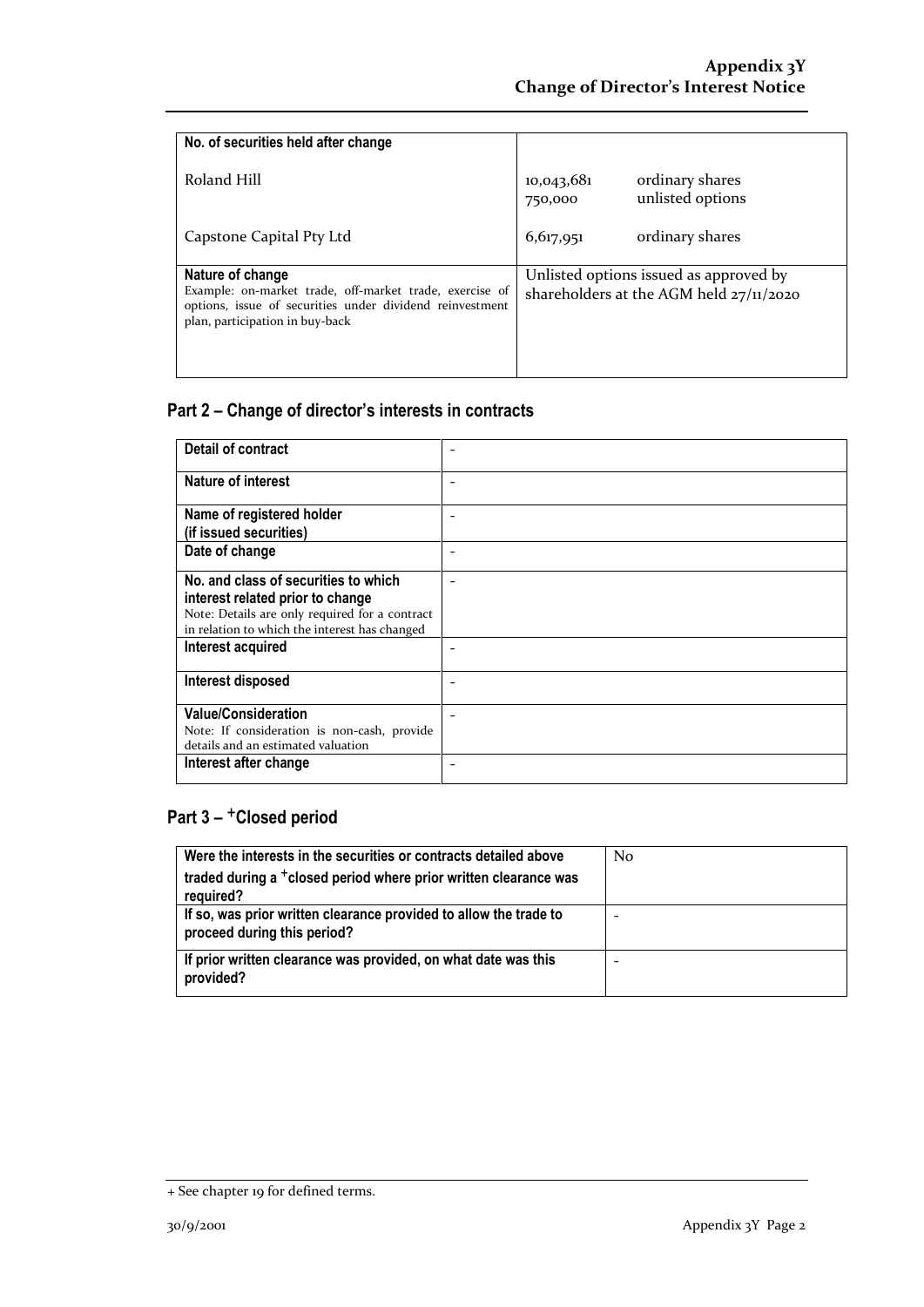# **Appendix 3Y**

## **Change of Director's Interest Notice**

*Information or documents not available now must be given to ASX as soon as available. Information and documents given to ASX become ASX's property and may be made public.*

Introduced 30/9/2001.

|            | Name of entity FYI Resources Limited |
|------------|--------------------------------------|
| <b>ABN</b> | 85 061 289 218                       |

We (the entity) give ASX the following information under listing rule 3.19A.2 and as agent for the director for the purposes of section 205G of the Corporations Act.

| <b>Name of Director</b> | Edmund Babington    |
|-------------------------|---------------------|
| Date of last notice     | $24/\frac{1}{2020}$ |

#### **Part 1 - Change of director's relevant interests in securities**

| Direct or indirect interest                                                                                                                         | Direct and indirect                                                                          |  |
|-----------------------------------------------------------------------------------------------------------------------------------------------------|----------------------------------------------------------------------------------------------|--|
| Nature of indirect interest<br>(including registered holder)<br>Note: Provide details of the circumstances giving rise to the<br>relevant interest. | Fiona Sutherland & Edmund Babington<br>(BASU Superannuation)<br>(Joint holder & beneficiary) |  |
| Date of change                                                                                                                                      | 24/12/2020                                                                                   |  |
| No. of securities held prior to change                                                                                                              |                                                                                              |  |
| Fiona Sutherland & Edmund Babington<br>(BASU Superannuation)<br>(Joint holder & beneficiary)                                                        | ordinary shares<br>1,258,378                                                                 |  |
| Edmund Babington                                                                                                                                    | ordinary shares<br>500,000                                                                   |  |
| <b>Class</b>                                                                                                                                        | Unlisted options exercisable at \$0.336 expiring<br>22/11/2022                               |  |
| Number acquired                                                                                                                                     | 500,000 unlisted options                                                                     |  |
| Number disposed                                                                                                                                     | $\overline{\phantom{0}}$                                                                     |  |
| <b>Value/Consideration</b><br>Note: If consideration is non-cash, provide details and<br>estimated valuation                                        | Nil                                                                                          |  |

<sup>+</sup> See chapter 19 for defined terms.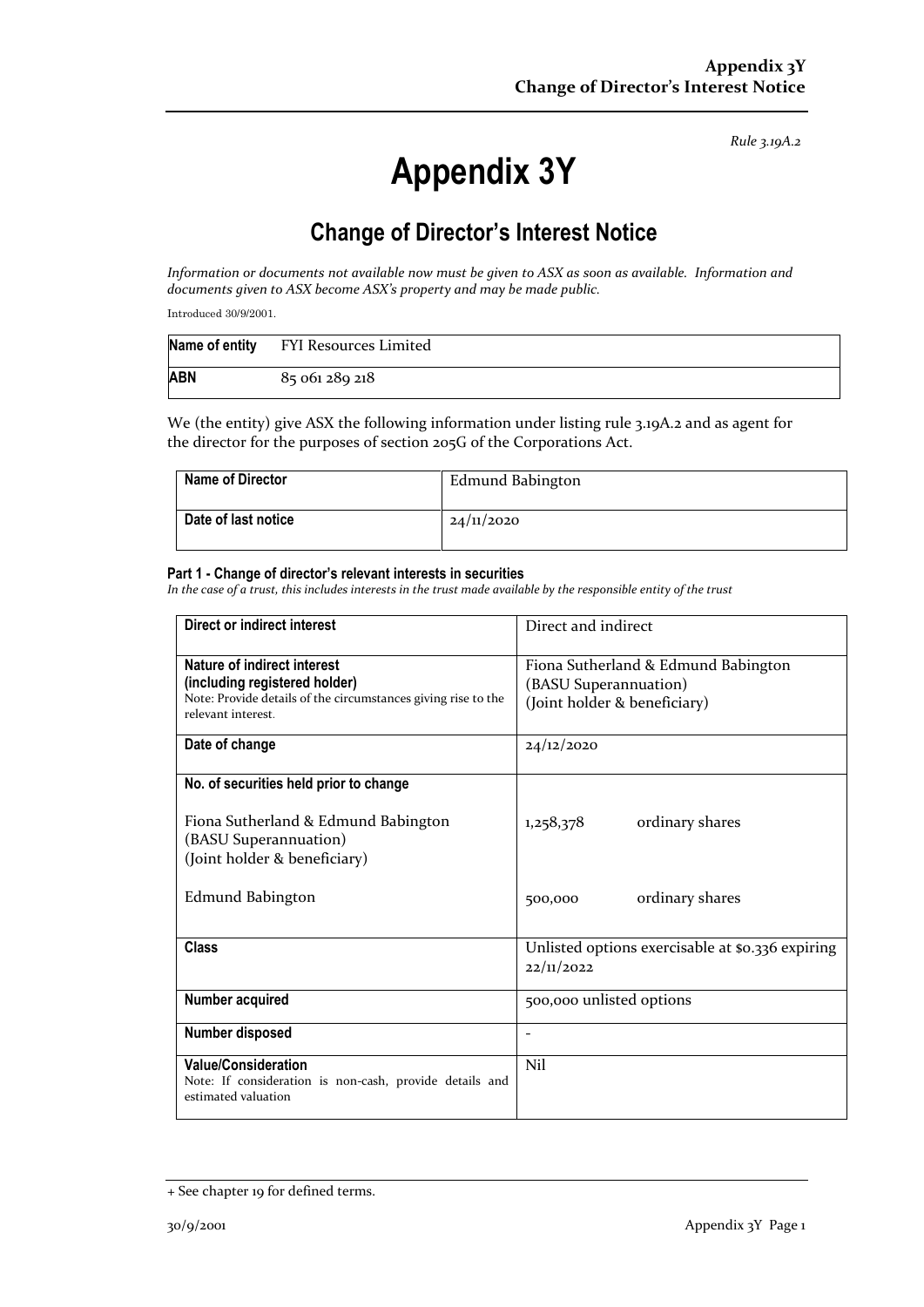| No. of securities held after change                                                                                                                    |                                           |                                        |
|--------------------------------------------------------------------------------------------------------------------------------------------------------|-------------------------------------------|----------------------------------------|
| Fiona Sutherland & Edmund Babington<br>(BASU Superannuation)<br>(Joint holder & beneficiary)                                                           | 1,258,378<br>500,000                      | ordinary shares<br>unlisted options    |
| Edmund Babington                                                                                                                                       | 500,000                                   | ordinary shares                        |
|                                                                                                                                                        |                                           |                                        |
|                                                                                                                                                        |                                           |                                        |
| Nature of change                                                                                                                                       |                                           | Unlisted options issued as approved by |
| Example: on-market trade, off-market trade, exercise of<br>options, issue of securities under dividend reinvestment<br>plan, participation in buy-back | shareholders at the AGM held $27/11/2020$ |                                        |

| <b>Detail of contract</b>                                                                                                                                                   | Nil |
|-----------------------------------------------------------------------------------------------------------------------------------------------------------------------------|-----|
| Nature of interest                                                                                                                                                          | Nil |
| Name of registered holder<br>(if issued securities)                                                                                                                         | Nil |
| Date of change                                                                                                                                                              | Nil |
| No. and class of securities to which<br>interest related prior to change<br>Note: Details are only required for a contract<br>in relation to which the interest has changed | Nil |
| Interest acquired                                                                                                                                                           | Nil |
| Interest disposed                                                                                                                                                           | Nil |
| <b>Value/Consideration</b><br>Note: If consideration is non-cash, provide<br>details and an estimated valuation                                                             | Nil |
| Interest after change                                                                                                                                                       | Nil |

| Were the interests in the securities or contracts detailed above                                 | N <sub>0</sub> |
|--------------------------------------------------------------------------------------------------|----------------|
| traded during a <sup>+</sup> closed period where prior written clearance was<br>required?        |                |
| If so, was prior written clearance provided to allow the trade to<br>proceed during this period? |                |
| If prior written clearance was provided, on what date was this<br>provided?                      |                |

<sup>+</sup> See chapter 19 for defined terms.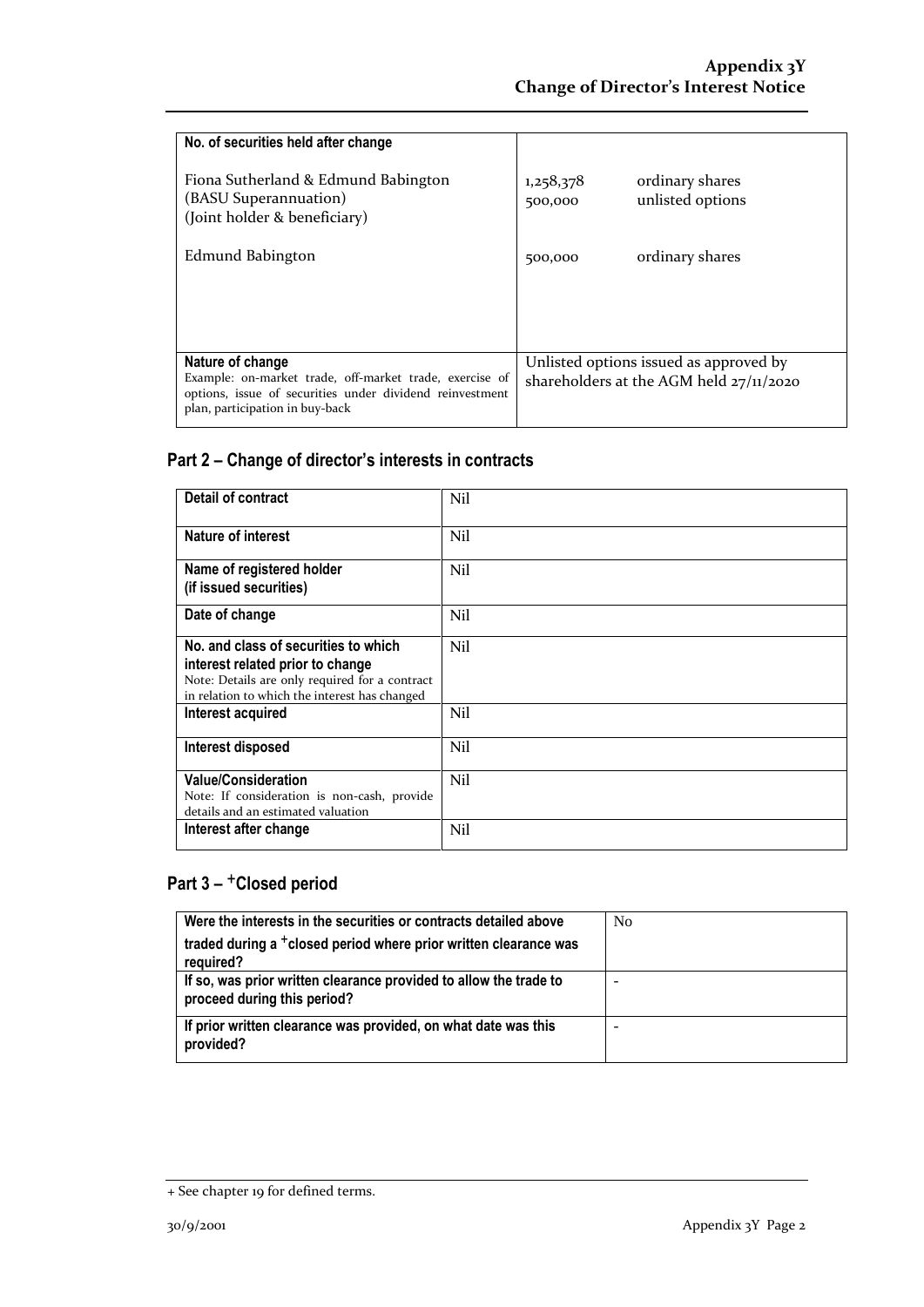# **Appendix 3Y**

## **Change of Director's Interest Notice**

*Information or documents not available now must be given to ASX as soon as available. Information and documents given to ASX become ASX's property and may be made public.*

Introduced 30/9/2001.

| Name of entity | FYI Resources Limited |
|----------------|-----------------------|
| <b>ABN</b>     | 85 061 289 218        |

We (the entity) give ASX the following information under listing rule 3.19A.2 and as agent for the director for the purposes of section 205G of the Corporations Act.

| <b>Name of Director</b> | Adrian Jessup |
|-------------------------|---------------|
| Date of last notice     | 24/11/2020    |

#### **Part 1 - Change of director's relevant interests in securities**

| Direct or indirect interest                                                                    | Direct and indirect                                            |  |
|------------------------------------------------------------------------------------------------|----------------------------------------------------------------|--|
| Nature of indirect interest                                                                    | Murilla Exploration Pty Ltd                                    |  |
| (including registered holder)<br>Note: Provide details of the circumstances giving rise to the | (Director)                                                     |  |
| relevant interest.                                                                             |                                                                |  |
| Date of change                                                                                 | 24/12/2020                                                     |  |
| No. of securities held prior to change                                                         |                                                                |  |
| Adrian Jessup                                                                                  | ordinary shares<br>150,000                                     |  |
| Murilla Exploration Pty Ltd                                                                    | ordinary shares<br>1,225,000                                   |  |
| <b>Class</b>                                                                                   | Unlisted options exercisable at \$0.336 expiring<br>22/11/2022 |  |
| Number acquired                                                                                | 500,000 unlisted options                                       |  |
| Number disposed                                                                                |                                                                |  |
| <b>Value/Consideration</b>                                                                     | Nil                                                            |  |
| Note: If consideration is non-cash, provide details and<br>estimated valuation                 |                                                                |  |

<sup>+</sup> See chapter 19 for defined terms.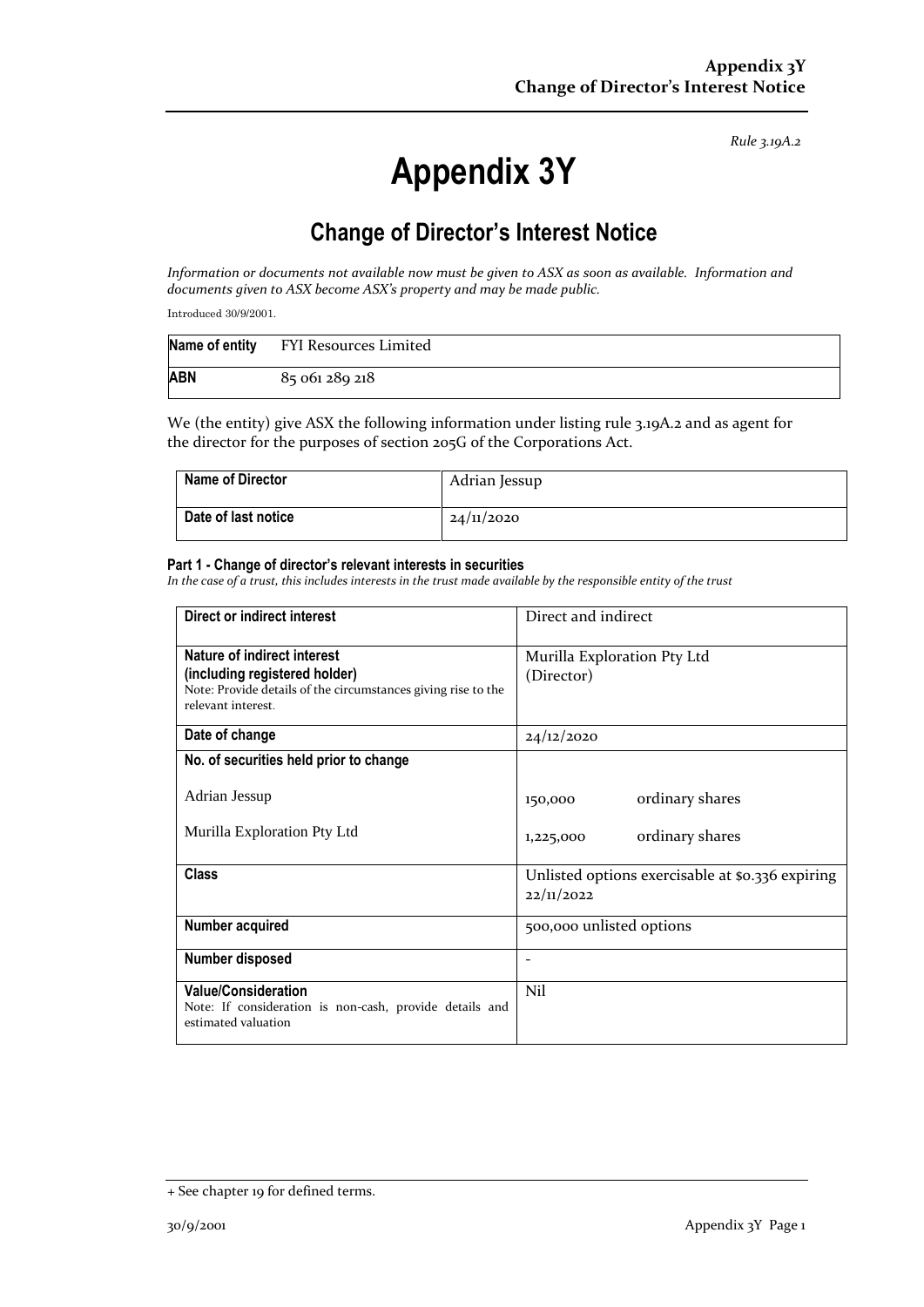| No. of securities held after change                                                                                                                                        |                                                                                     |                                     |
|----------------------------------------------------------------------------------------------------------------------------------------------------------------------------|-------------------------------------------------------------------------------------|-------------------------------------|
| Adrian Jessup                                                                                                                                                              | 150,000                                                                             | ordinary shares                     |
| Murilla Exploration Pty Ltd                                                                                                                                                | 1,225,000<br>500,000                                                                | ordinary shares<br>unlisted options |
| Nature of change<br>Example: on-market trade, off-market trade, exercise of<br>options, issue of securities under dividend reinvestment<br>plan, participation in buy-back | Unlisted options issued as approved by<br>shareholders at the AGM held $27/11/2020$ |                                     |

| Detail of contract                                                                                              | Nil |
|-----------------------------------------------------------------------------------------------------------------|-----|
| Nature of interest                                                                                              | Nil |
| Name of registered holder                                                                                       | Nil |
| (if issued securities)                                                                                          |     |
| Date of change                                                                                                  | Nil |
| No. and class of securities to which                                                                            | Nil |
| interest related prior to change                                                                                |     |
| Note: Details are only required for a contract<br>in relation to which the interest has changed                 |     |
| Interest acquired                                                                                               | Nil |
| Interest disposed                                                                                               | Nil |
| <b>Value/Consideration</b><br>Note: If consideration is non-cash, provide<br>details and an estimated valuation | Nil |
| Interest after change                                                                                           | Nil |

| Were the interests in the securities or contracts detailed above                                 | N <sub>0</sub> |
|--------------------------------------------------------------------------------------------------|----------------|
| traded during a <sup>+</sup> closed period where prior written clearance was<br>required?        |                |
| If so, was prior written clearance provided to allow the trade to<br>proceed during this period? | -              |
| If prior written clearance was provided, on what date was this<br>provided?                      |                |

<sup>+</sup> See chapter 19 for defined terms.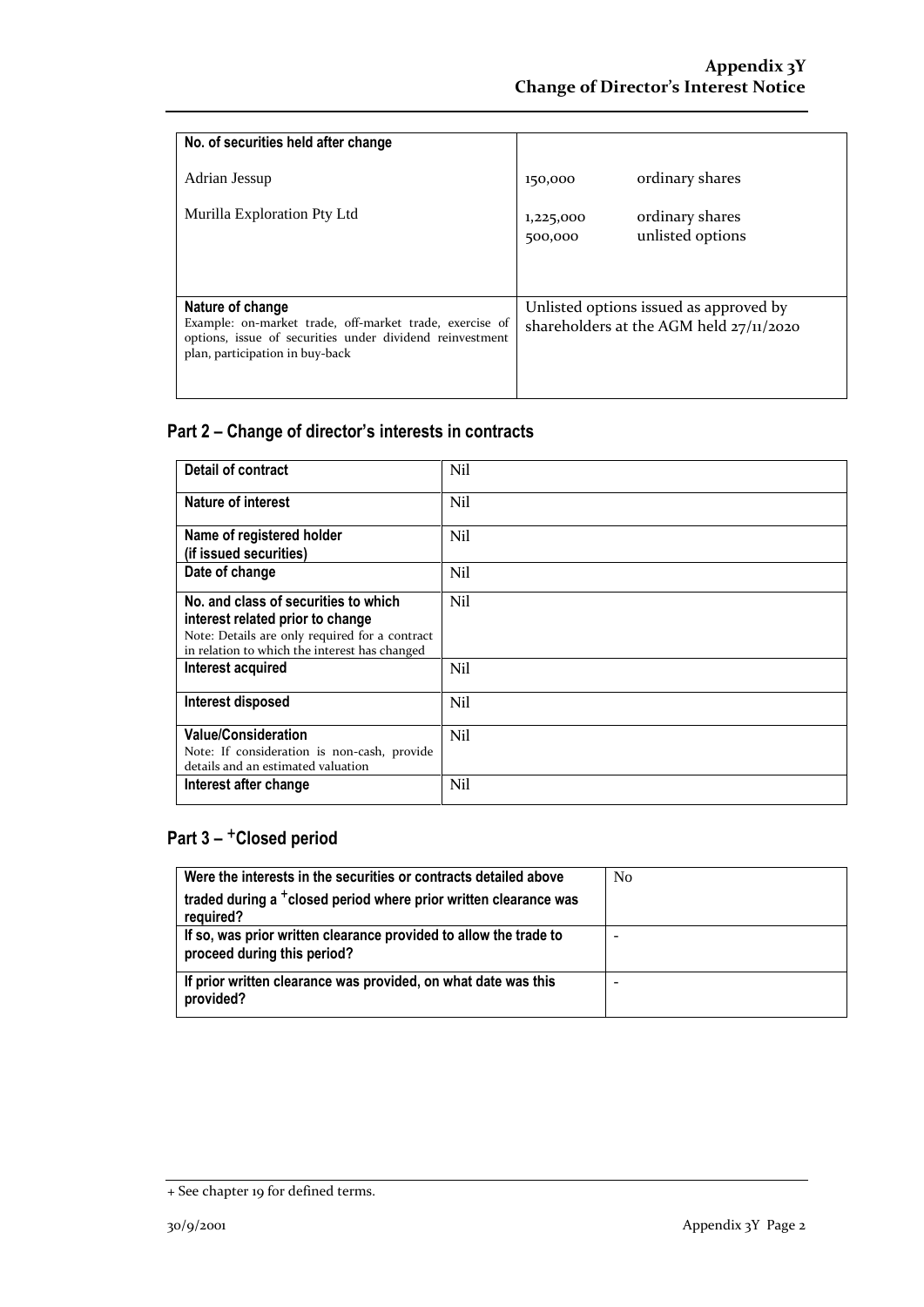# **Appendix 3Y**

## **Change of Director's Interest Notice**

*Information or documents not available now must be given to ASX as soon as available. Information and documents given to ASX become ASX's property and may be made public.*

Introduced 30/9/2001.

| Name of entity | FYI Resources Limited |
|----------------|-----------------------|
| <b>ABN</b>     | 85 061 289 218        |

We (the entity) give ASX the following information under listing rule 3.19A.2 and as agent for the director for the purposes of section 205G of the Corporations Act.

| Name of Director    | David Sargeant |
|---------------------|----------------|
| Date of last notice | 24/11/2020     |

#### **Part 1 - Change of director's relevant interests in securities**

| Direct or indirect interest                                                                                  | Indirect                                                       |
|--------------------------------------------------------------------------------------------------------------|----------------------------------------------------------------|
| Nature of indirect interest<br>(including registered holder)                                                 | D W Sargeant Pty Ltd (Director)                                |
| Note: Provide details of the circumstances giving rise to the<br>relevant interest.                          | Kirkdale Holdings Pty Ltd (Director)                           |
| Date of change                                                                                               | 24/12/2020                                                     |
| No. of securities held prior to change                                                                       |                                                                |
| D W Sargeant Pty Ltd                                                                                         | ordinary shares<br>1,500,000                                   |
| Kirkdale Holdings Pty Ltd                                                                                    | ordinary shares<br>4,000,000                                   |
| <b>Class</b>                                                                                                 | Unlisted options exercisable at \$0.336 expiring<br>22/11/2022 |
| Number acquired                                                                                              | 500,000 unlisted options                                       |
| Number disposed                                                                                              | $\overline{\phantom{0}}$                                       |
| <b>Value/Consideration</b><br>Note: If consideration is non-cash, provide details and<br>estimated valuation | Nil                                                            |

<sup>+</sup> See chapter 19 for defined terms.